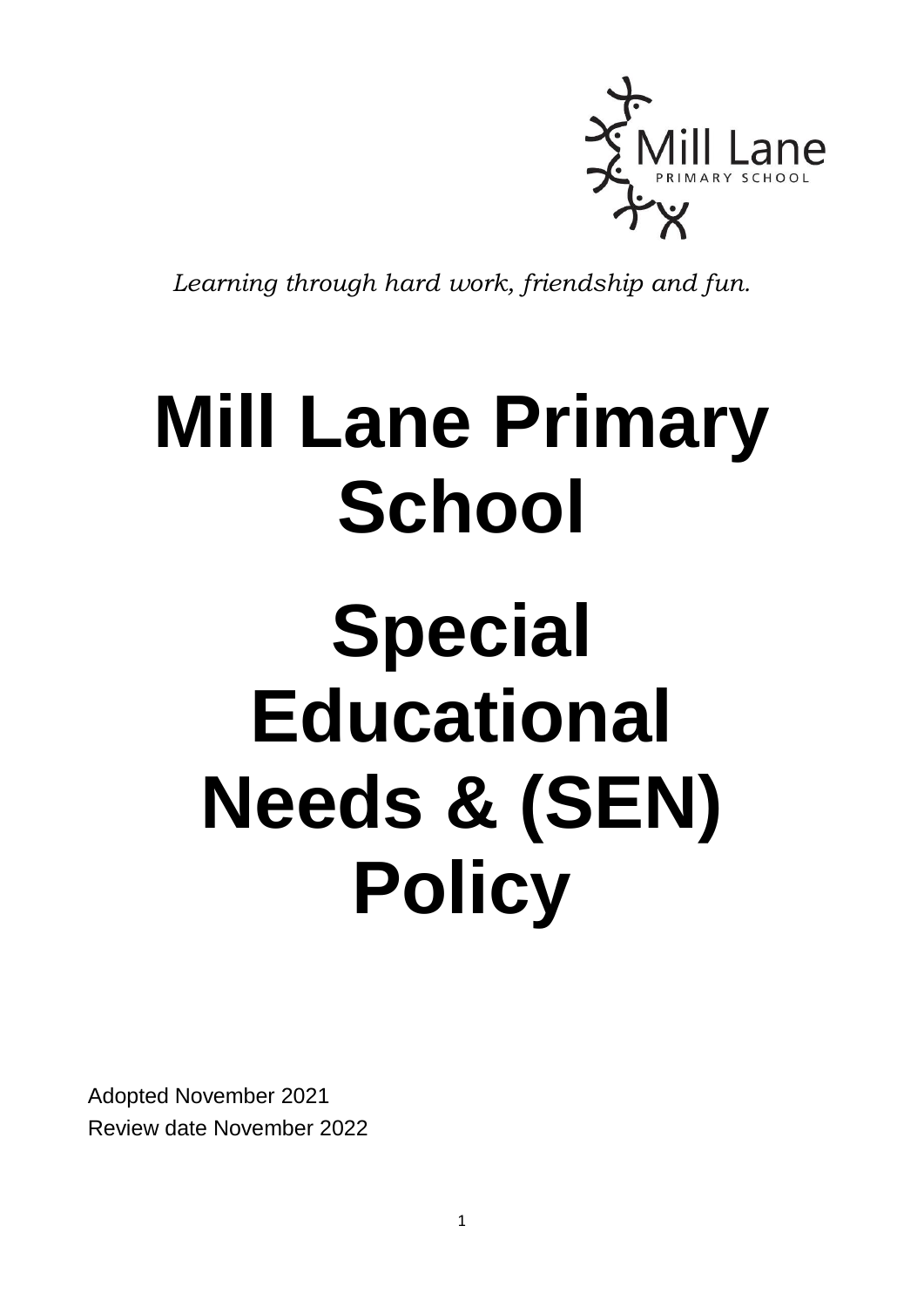## **Introduction**

Our aim at Mill Lane is to create an atmosphere where children can develop to their full potential in a secure and supportive environment. All children are individuals with their own talents and abilities. We aim to develop these abilities and to offer opportunities where they can grow in confidence and self-respect yet still retain sensitivity to others. Through a broad and balanced curriculum, the children's natural enthusiasm and interests can be nurtured and in turn, by their own efforts, they can appreciate the value of success. It is the right of every child to receive a curriculum that meets their needs. Every teacher is a teacher of Special Educational Needs (SEN) and it is our commitment to ensure that every child in Mill Lane Primary School is included in all aspects of school life and provided with opportunities to achieve and fulfil their potential.

This policy complies with the statutory requirements in the Special Educational Needs & Disability (SEND) Code of Practice 0 - 25 2014 and should be read in conjunction with the following guidance, information and policies:

The Equality Policy

The Accessibility Plan

The school's SEN information on the school website (SEN Report)

The Local Authority (LA) Guidance – 'Children & Young People with SEN; Guidance – School Based Support'

Statutory Guidance on Supporting Pupils at School with Medical Conditions (December 2015) The Safeguarding Policy

#### **Contacts**

Our Special Needs Coordinator (SENCo) at Mill Lane Primary School is Alison Wilby, who is also a member of the senior leadership team. If you need to contact her please phone the school on 01924 477544 or email office.milllane@kirkleeseducation.uk

#### **Long Term Aim of this Policy**

Objectives:

To work within the guidance laid down in the SEN Code of Practice 2014.

To identify and put in place appropriate provision for pupils who have SEN and additional needs. To operate a whole school approach to the management and provision of support for SEND that takes into account all of a pupil's needs.

To ensure that parents/carers have a clear understanding of how the school supports children and young people with SEND, and their own involvement in this

To provide an appropriately qualified and experienced SENCO in post who can ensure that the SEN Policy is put into practice.

To provide support and advice for all staff working with SEND pupils.

#### **Identification of SEN**

Children and young people are identified as having SEN if they do not make adequate progress through quality first teaching. Every teacher is expected to plan a clearly differentiated, broad and balanced curriculum for all children. Through pupil progress meetings and meetings with the SENCo, children are highlighted who are not making the required progress. The next stage would be to plan and deliver intervention to support the child in that particular area or areas of learning. This will be reviewed to assess whether the child is making progress. If monitoring showed that the child needed more support they would then move to higher level support called SEN Support.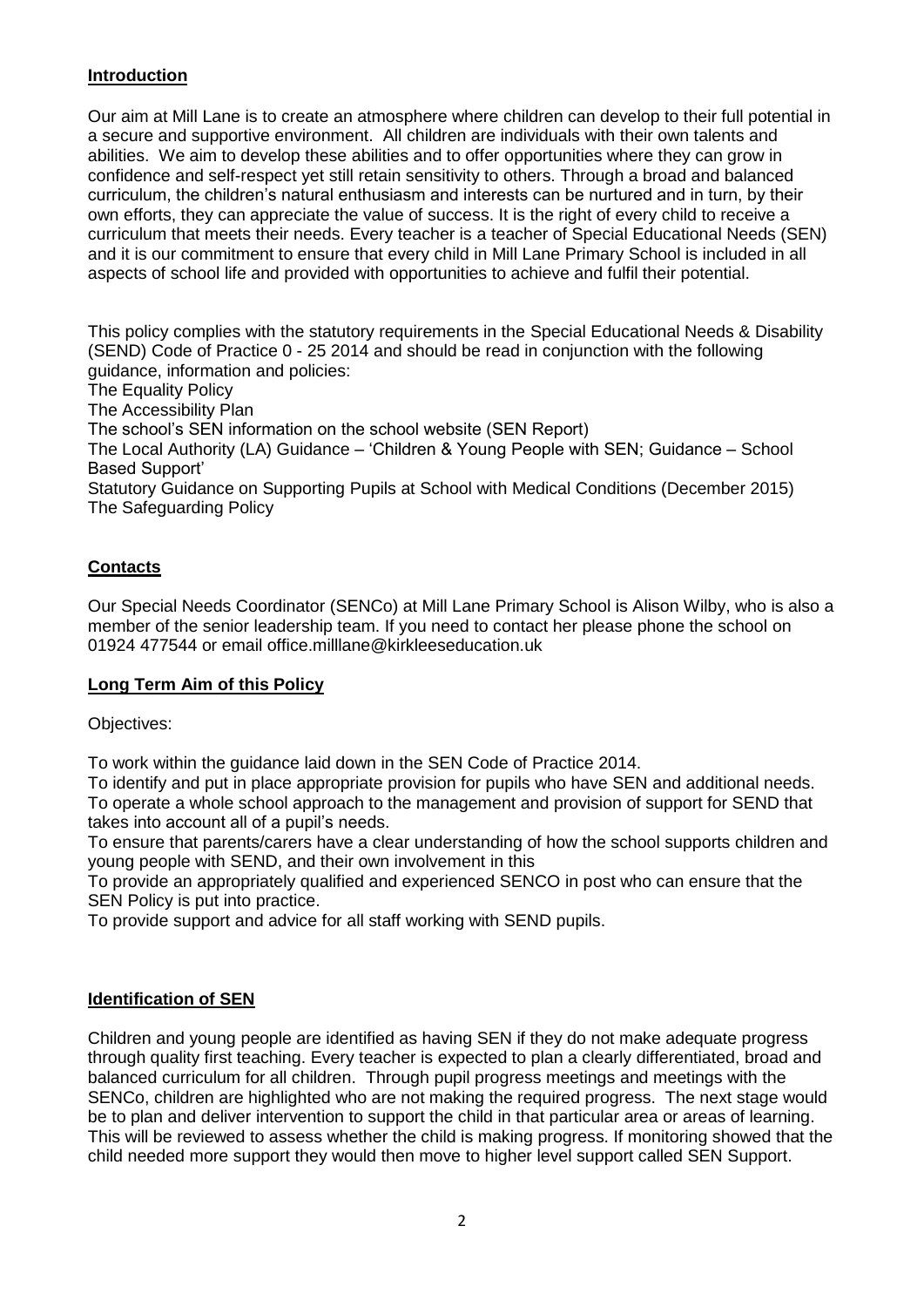Quality first teaching at Mill Lane allows teachers to support all children, through excellent classroom teaching. Quality first teaching is what is on offer for all children – a high-quality, inclusive, broad and balanced curriculum, engaging and effective teaching and personalised learning which includes and supports all children.

Quality first teaching includes:

- well-resourced and carefully planned provision which provides a rich learning environment
- clear objectives that are shared with the children
- lively, interactive teaching and learning, based on real life, practical experiences
- carefully structured, differentiated learning activities which enable all children to participate fully
- children being supported with their learning, in groups, pairs and sometimes individually

- children being helped to take responsibility for their own learning, when appropriate - children being encouraged to know their own targets and how to achieve them

If your child continues to experience difficulties despite high quality personalised teaching, they may need additional support. This is called SEN Support.

If your child is identified as needing SEN Support, we will:

- put a plan in place to support your child.
- regularly review your child's progress
- meet regularly with parents to discuss progress and plan future support.

Most children receiving SEN Support will respond well to this support and make effective progress. However, some children may have more complex needs requiring a greater level of support. Children with ongoing, significant and / or complex needs may be entitled to receive a much higher level of support through an Education, Health and Care Plan (EHC Plan).

The Code specifies four broad areas of need: Communication and Interaction (including Autism Spectrum Disorder) Cognition and Learning Social, emotional and mental health difficulties Sensory and/or physical needs.

Other factors may impact on progress and attainment: attendance and punctuality, English as an Additional Language, being a Looked After Child, health and welfare, being in receipt of Pupil Premium, Disability, but these alone do not constitute SEND.

The Code no longer allows for the identification of behaviour to describe SEND. Any concerns we may have about a child with behavioural needs would form an underlying part of a wider need in relation to the four broad needs highlighted above.

## **A Graduated, Whole School Approach to SEND Support**

Class teachers are accountable for the progress and development of children in their class. They oversee the work of any support staff in their lessons and collaborate with any specialist staff. Their planning takes additional adult support into account and is discussed with those staff. However, any intervention and support does not replace high quality teaching.

The quality of teaching is reviewed regularly by the Senior Leadership Team through observations which include observations of the learning taking place and the differentiation and level of challenge. Books and work is also used to evidence learning as are interviews with children.

All staff meet with the head teacher following assessment week to discuss all children in their class. This allows teachers to discuss progress and highlight children who need more support. This is fed back to the SENCo to ensure interventions and support for the children and teachers are implemented.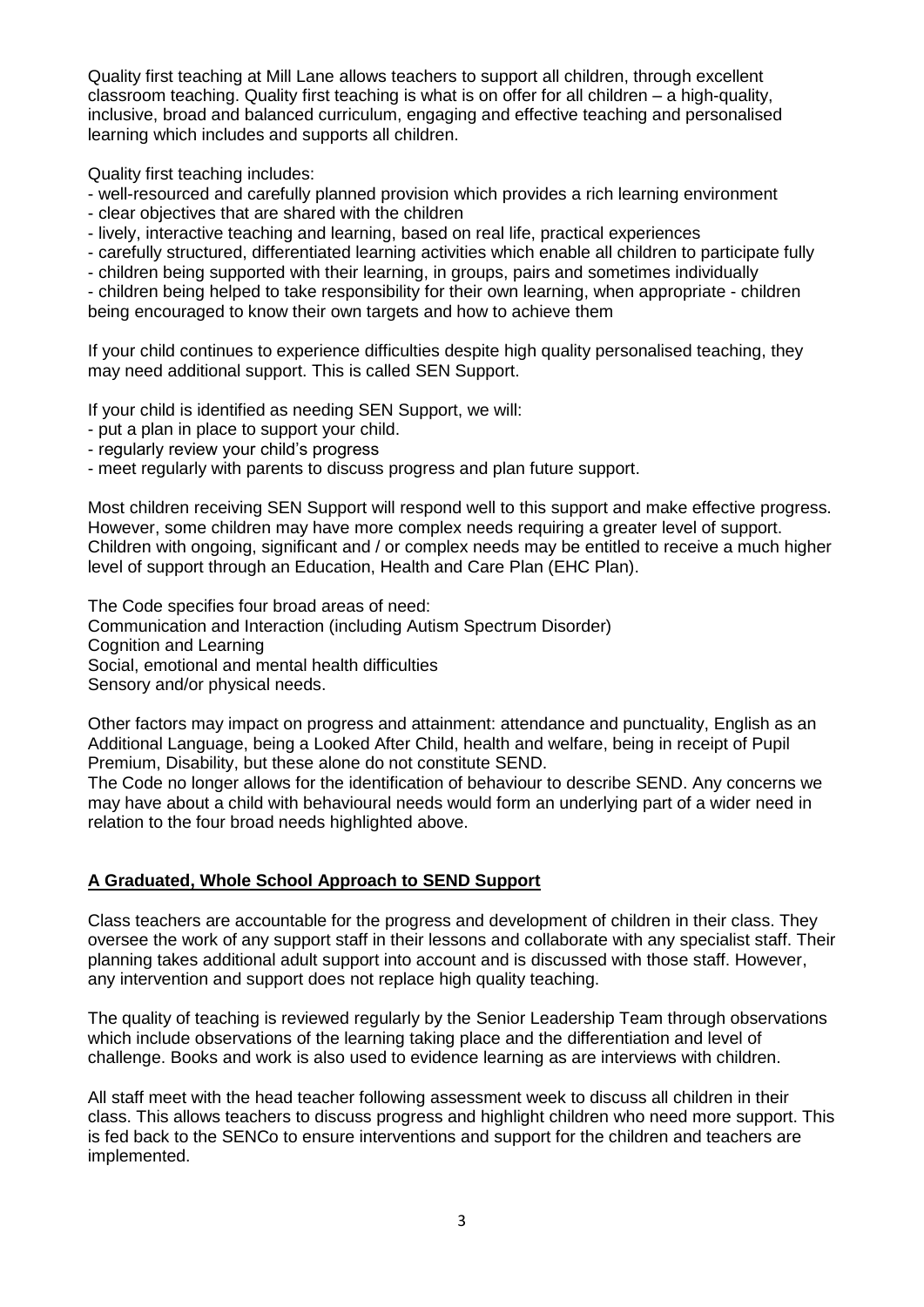Discussion with the SENCo is used to review the interventions and analyse the impact on the child. If a child has received numerous interventions and support the school may decide, in collaboration with the parent/carer, to place a pupil on the SEN register at **SEN Support**. Throughout this process we look at a range of evidence, the child's academic ability and the progress they are making in line with the end of year objectives. We monitor behaviour and the way children deal with situations.

Every child/young person on SEN Support has a different profile of needs and we adopt a personalised approach to ensure that we meet those needs. Every child at SEN support will receive interventions which highlight their needs, targets and strategies, these are recorded on provision documents. In accordance with LA Guidance (see Children & Young People with SEND; Guidance – School Based Support), if a child/young person's needs are more complex, we will use a Support Plan to record outcomes, provision, resource and strategies in place. The table below how we plan and support children with SEN at Mill Lane School.

| 1 <sup>st</sup> Stage                                                                                                                                                                                        | $2nd$ Stage                                                                                                                                                                                                                                                                  | 3 <sup>rd</sup> Stage                                                                                                                                                                  |
|--------------------------------------------------------------------------------------------------------------------------------------------------------------------------------------------------------------|------------------------------------------------------------------------------------------------------------------------------------------------------------------------------------------------------------------------------------------------------------------------------|----------------------------------------------------------------------------------------------------------------------------------------------------------------------------------------|
| Concerns                                                                                                                                                                                                     | <b>SEN Support</b>                                                                                                                                                                                                                                                           | EHC plan                                                                                                                                                                               |
| This stage is when teachers<br>have concerns about a child<br>which cannot be addressed by<br>quality wave one teaching.<br>Interventions and support are<br>planned and recorded on<br>provision documents. | If a child has more complex<br>needs we will use either<br>provision documents, additional<br>neds plans or a Support plan to<br>record strategies, provision,<br>resources and outcomes. A<br>Support Plan would be used<br>when requesting an assessment<br>for a EHC plan | Children with ongoing,<br>significant and/ or complex<br>needs may be entitled to<br>receive a much higher<br>level of support through an<br>Education, Health and<br>Care plan. (EHC) |

Some children and young people on the SEN Register may have more significant SEN, and there may be a number of specialist services involved with the child and their family. As a result of the monitoring cycle, it may be felt that they are not making the expected progress towards identified outcomes, despite the relevant and purposeful action taken to identify, assess and meet their needs, and if so a request can be made for an Education, Health and Care (EHC) assessment of need. This would involve the child/young person, parents/carers, and all agencies involved with the child, and may lead to the issuing of an **Education Health and Care Plan (EHCP)** which will bring together health and social care needs, as well as their special educational needs and provision. Children and young people with an EHCP continue to be the responsibility of the teacher and may access some further intervention or support within school. Their progress will be monitored by the school and also through an annual review, where the outcomes on the EHCP will be considered.

At Mill Lane School we have an agreed system by which different stages of support are documented and monitored.

| <b>Document</b>    | Explanation                                    | Responsibility | Reviewed     |
|--------------------|------------------------------------------------|----------------|--------------|
| Provision          | This is a document which records all the       | Class teacher  | Reviewed     |
| <b>Documents</b>   | interventions happening in school for the      | <b>SENCo</b>   | termly and   |
|                    | children who participate. It shows their       | Parents        | when an      |
| Or                 | needs, entry data, objective and strategies    |                | intervention |
|                    | used to enable progress to be made. It         |                | finishes.    |
| Additional         | shows when the intervention starts and         |                |              |
| <b>Needs Plans</b> | finishes and how often it happens within       |                |              |
|                    | the week. It highlights the stage the child is |                |              |
|                    | currently at and allows opportunity to         |                |              |
|                    | record notes to support future planning        |                |              |
|                    | and next steps.                                |                |              |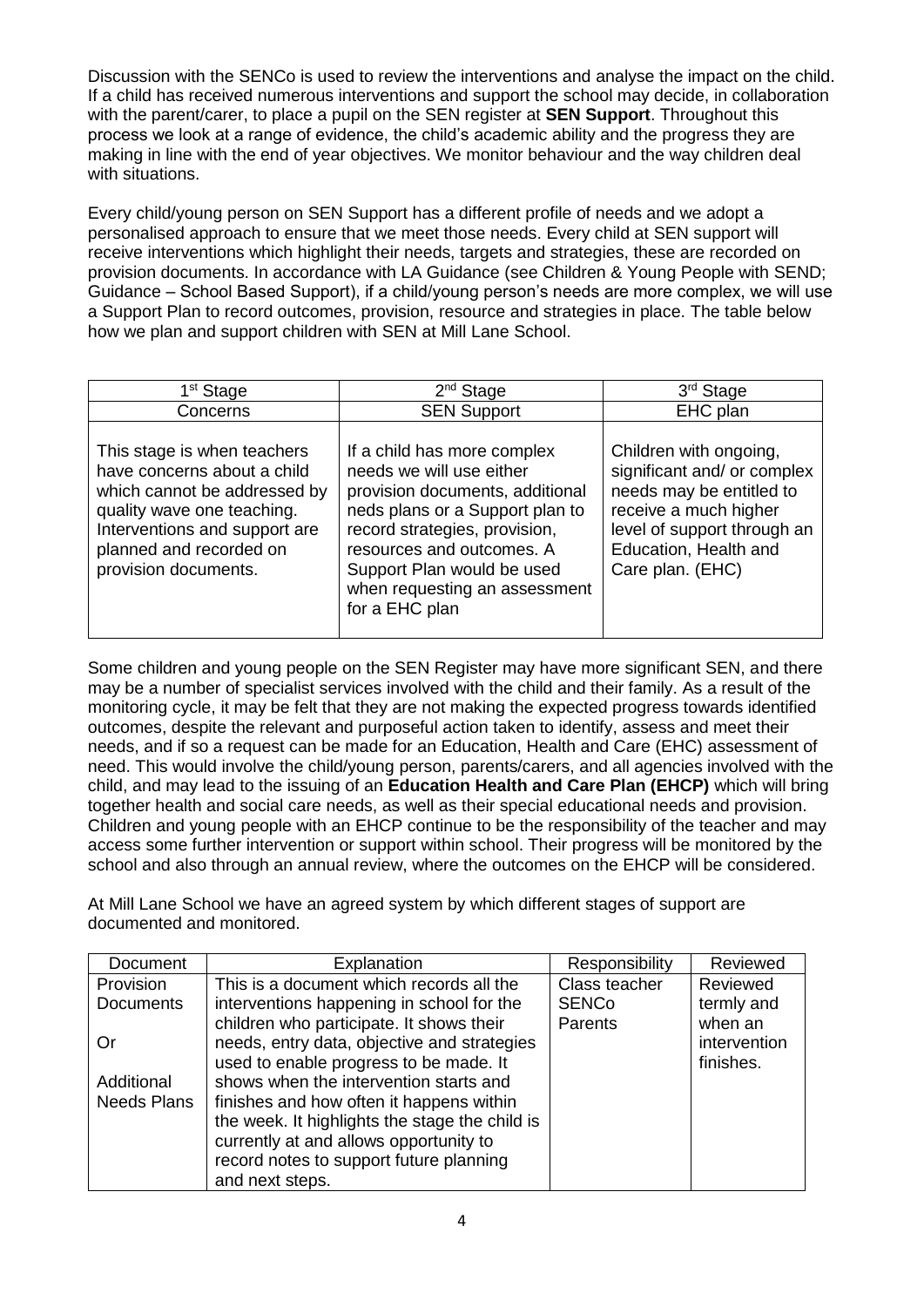| Support Plan | This plan is more specific to a child's<br>individual needs and may offer more | Class teacher<br><b>SENCo</b> | Reviewed<br>October, |
|--------------|--------------------------------------------------------------------------------|-------------------------------|----------------------|
|              | focused, co-ordinated or one to one                                            | Parents                       | February             |
|              | support.                                                                       |                               | and July             |
| <b>EHC</b>   | An EHC plan is a legal document which is                                       | Teacher                       | Annually or          |
| Education,   | issued by the Local Authority. It would                                        | Key worker                    | an                   |
| health care  | mean that your child has been assessed                                         | Parents                       | emergency            |
| plan         | by the Local Authority as needing an                                           | Any agencies                  | review can           |
|              | ongoing, high level of support, which may                                      | involved                      | be called if         |
|              | need additional funding.                                                       |                               | needed               |

If the school feels it has exhausted its own resources in terms of supporting a pupil additional help can be requested from external agencies. This process entails a referral being made and an assessment of the submitted evidence being made by an external panel. Following a successful referral external support is offered to the pupil to enable them to make progress – the school works alongside the external agency to ensure the support is continued once the agency withdraws.

## **Criteria for Exiting the SEN Register.**

Children and young people are monitored regularly both as part of the whole school monitoring process, but also in terms of their additional support. Decisions about whether a child should remain on the SEN Register are made in partnership with the parent/carer at the end of each monitoring cycle.

## **Supporting Pupils/Students and Families**

We aim to work in partnership with our pupils, their parents and families and to ensure that they are fully informed about all matters relating to their child's SEN. Our SEN Report is on our website and is updated regularly, and we guide parents towards the LA Local Offer for information about wider services. In addition to information about the personalised support we offer their child, we also provide information about:

Our admissions arrangements.

Our links with other agencies.

Our arrangements for assessments.

Our transition arrangements

Our school policy on managing medical conditions of pupils.

#### **Supporting Pupils at School with Medical Conditions**

At Mill Lane School we recognise that children and young people at school with medical conditions should be properly supported so that they have full access to education, including school trips and physical education. Some children and young people with medical conditions may be disabled and where this is the case the school will comply with its duties under the Equality Act 2010. At times, children with special educational needs and/or disabilities (SEND) may require specific medications to be administered. Any arrangements regarding medications for children with SEND will need to be discussed with the SENCo.

The SENCo may arrange a meeting with the parent and the school nurse. We may decide that a Health Care Plan is needed. This would give details of any medications as well as when and how they are to be administered.

Children's medicines are kept centrally (in a fridge if necessary). Asthma inhalers are in the school office and Epipens are kept in an appropriate place in class and in the school office. We ensure that your child knows where their inhaler or Epipen is to be kept.

Any child needing medications (including children with SEND) will require a parental permission form to be completed. These are kept in the school office.

For full details of arrangements regarding medical conditions and medications, please see the Managing Medical Conditions Policy.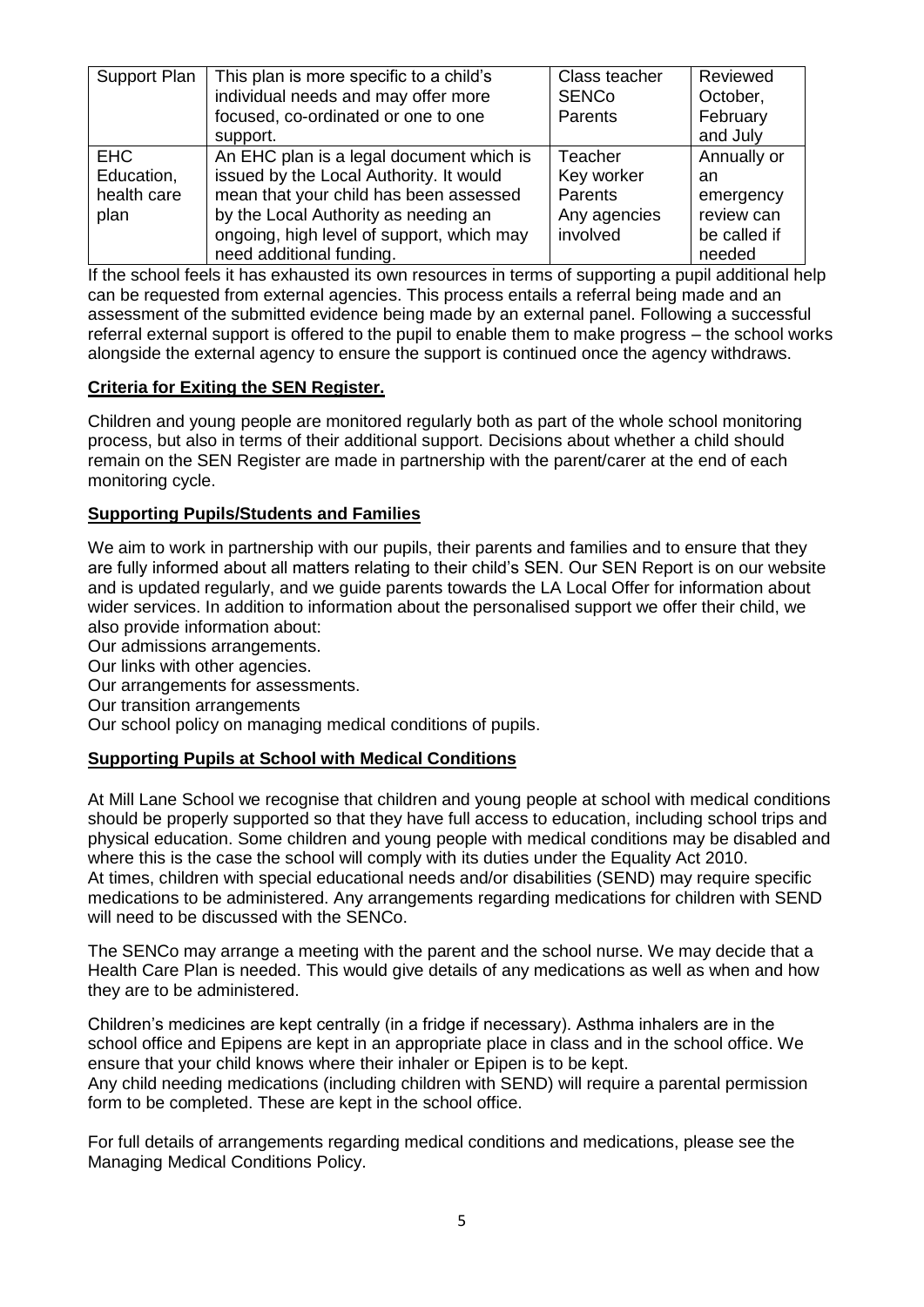## **Monitoring and Evaluation of SEN**

Our monitoring and evaluation cycle is embedded into school practice and is a continual cycle of review aimed at improving the provision and outcomes for all pupils. This policy will be reviewed annually by the whole staff, governors and any amendments made to comply with the new **legislation** 

Effective implementation of the SEN policy will be evaluated by:

Reviewing school procedures for identification and assessment to ensure that children are being identified and their needs met.

Ensuring that available resources are appropriate for children's needs and adding to them as necessary.

Reviewing the practical arrangements for ensuring that children are able to participate in all school activities.

Evaluating the extent that parents are satisfied with the school's ability to meet their children's needs at parent meetings.

Ensuring that school records are kept up to date for each individual child.

Reviewing the progress of children by using provision documents and support plans to ensure they are reaching their potential.

Termly consultations to discuss the progress of children with SEN.

Annual reviews of children with an Educational Health Care plan.

#### **Resources**

#### Funding for SEN

All schools receive an amount of money to support children and young people with special educational needs. This is provided as part of the schools' block formula allocation. It is the responsibility of each school to ensure that they have a 'notional budget' which caters sufficiently for the special educational needs of the children and young people within their school. The Education Funding Agency describes the funding available within schools for SEN pupils as being made up from 3 elements:

| Element 1<br><b>Core Educational Funding</b>     | Mainstream per pupil funding (AWPU)                                                                                                         |
|--------------------------------------------------|---------------------------------------------------------------------------------------------------------------------------------------------|
| <b>Element 2</b><br><b>Schools Block Funding</b> | Contribution of up to £6k for additional support<br>required by children and young people with high<br>needs, from the notional SEN budget. |
| <b>Element 3</b><br><b>High Needs Top Up</b>     | Top Up funding from the LA to meet the needs<br>of individual children and young people with<br>EHC plans.                                  |

The amount of money in the schools' block funding identified for Element 2 is based on a formula which is agreed between the schools and the Local Authority. Schools receive an annual school block allocation made up of a number of elements in order to enable them to support special educational needs within the school and specifically to fund the first £6,000 of a pupil's SEN support.

Additional resources for individual statements and EHC plans - Element 3 are allocated by **top-up funding** from the High Needs block budget. The level of top up funding for each pupil is allocated at four levels i.e. A, B, C or D depending on the type and level of need of each pupil. High Needs pupils with statements or EHC plans are therefore supported by a combination of school block funding (Element 2) and high needs top-up funding (Element 3).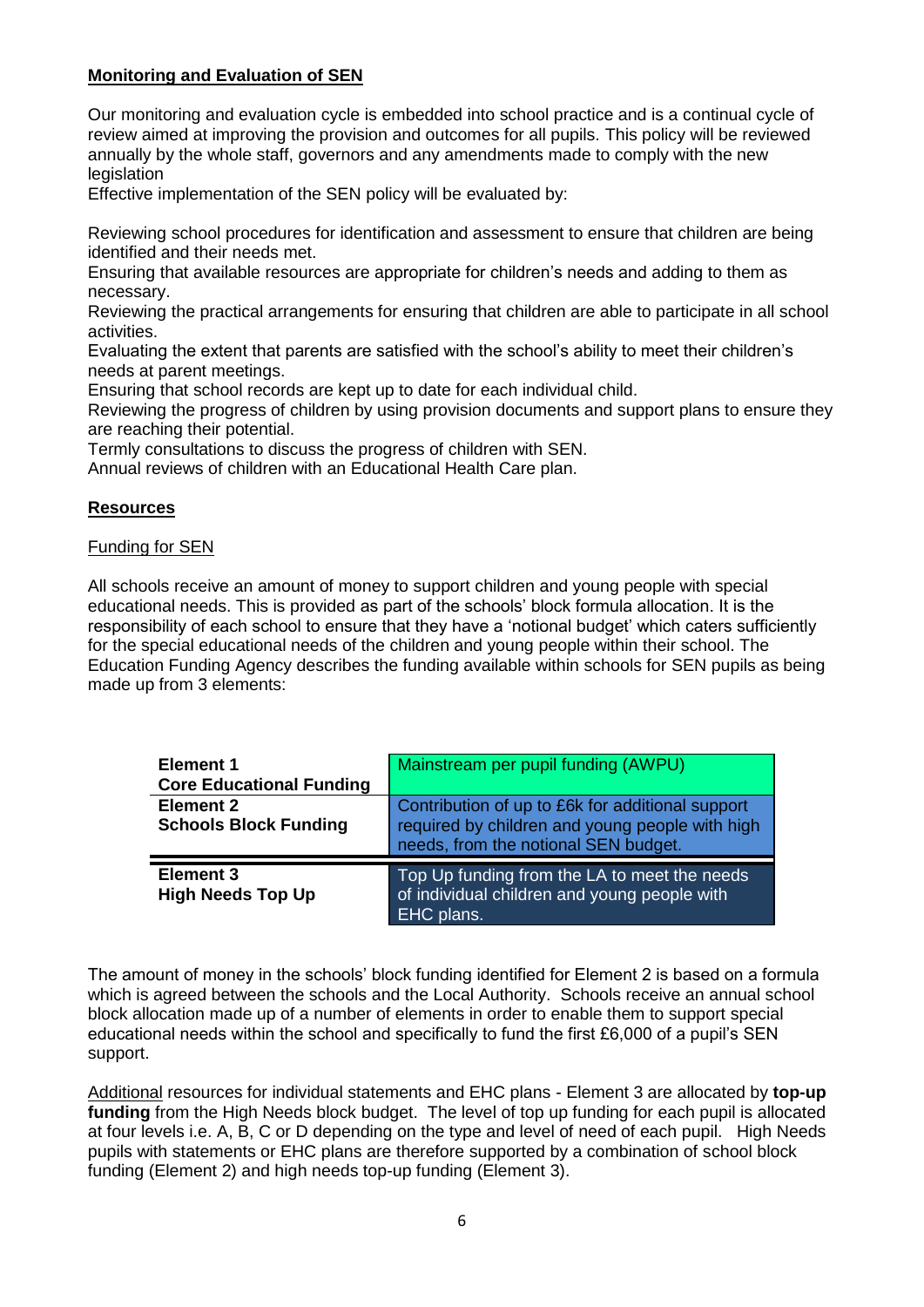## **Workforce Development**

An induction process is in place for all teachers and support staff and this includes a meeting with the SENCO to explain the systems and structures in place to support the needs of individual children.

The training needs of all staff are identified and relevant training is found and provided.

The school's SENCO regularly attends the LA's SENCO network meetings in order to keep up to date with local and national issues and changes in SEND. The SENCO also attends the schools partnership meeting or children with additional needs.

#### **Roles and Responsibilities**

Meeting children's special educational needs is the shared responsibility of the LEA, governors, parents, teachers and support staff.

It is the statutory duty of the governing body to make provision for all children with SEN. This includes the majority of those who do not require EHC plans as well as the minority with EHC plans.

#### **Governors must:**

Ensure a member of staff is designated SEN co-ordinator.

Ensure the necessary provision is made for pupils with SEN.

Consult with the LEA and other bodies to co-ordinate SEN provision.

Publish an SEN policy.

Publish information in the Annual Report to Parents on:

- The success of the SEN policy
- Any significant changes
- Any consultations with other schools, the LEA etc.
- The allocation of resources.

Ensure that pupils with SEN have full access in all areas of school life.

Ensure that a summary of the SEN policy is included in the school prospectus.

Consult with the LEA about appropriate staff training in SEN.

Have regard to the Children and families act 2014 and the SEND code of practice 0-25

The SEN Governors are Cat Jones and Claire Prendergast who meet with the SENCO termly and monitor the progress of children with SEN.

#### **The Headteacher:**

- has a legal responsibility to inform parents if a child is identified as having learning difficulties.
- will keep governors informed about SEN in school via termly reports to the Governing body by the SENCO.
- has the management role to determine how resources are allocated to and amongst children with SEN.

The headteacher is Christine Barlow who meets with the SENCo half termly to discuss SEN within school.

## **The Special Educational Needs Co-ordinator (SENCO) is responsible for:**

- the day to day operation of the policy.
- liaising with and advising fellow teachers.
- co-ordinating provisions for children with SEN.
- maintaining the school's SEN register.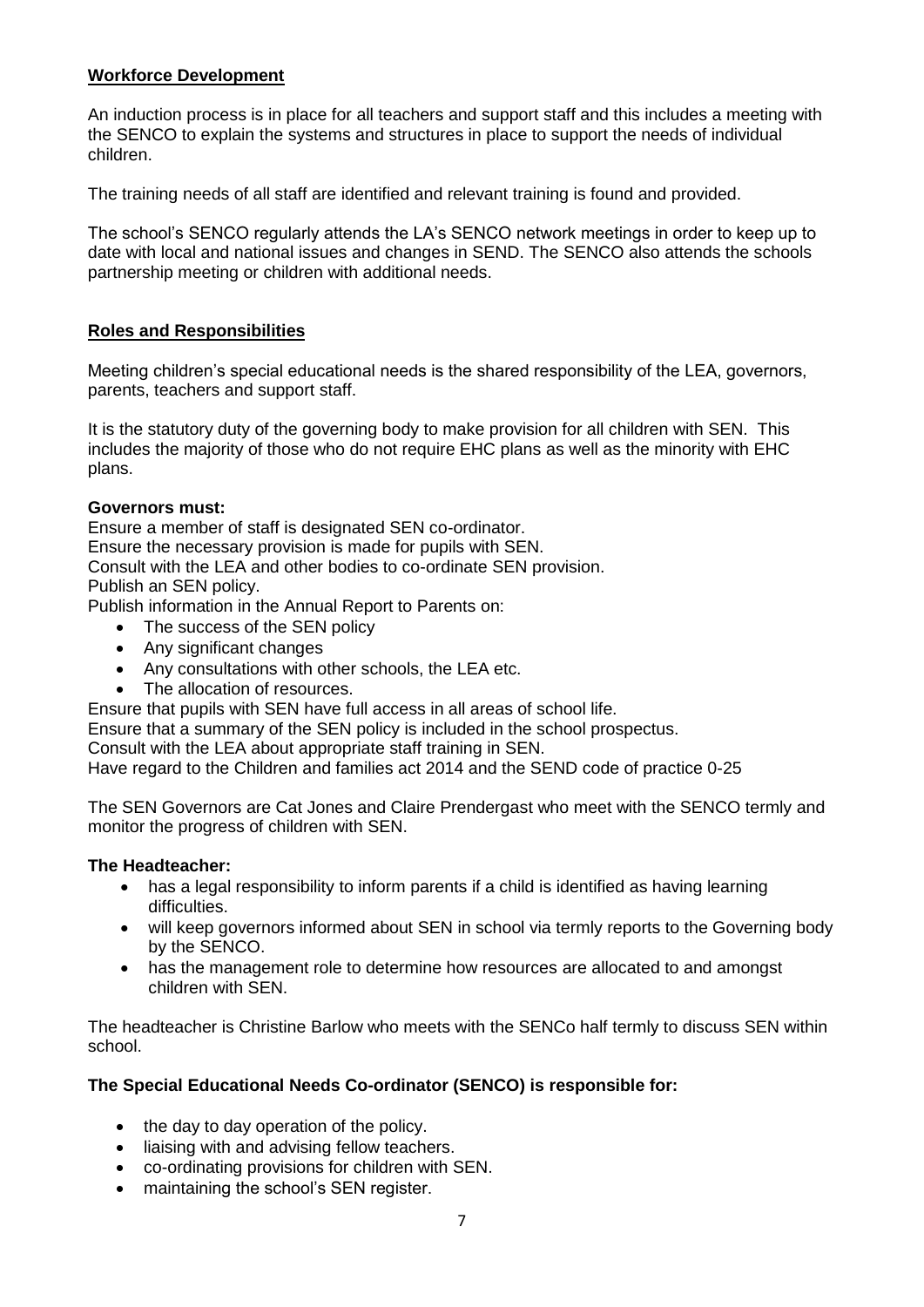- liaising with parents / carers of children with SEN.
- identifying and contributing to the in-service training of staff.
- liaising with external agencies, including the Educational Psychological Service and other support agencies, medical and social services and voluntary bodies.

The SENCO identified in school will actively encourage a positive working partnership between the parent / teacher / psychologist / other agencies, working to meet the special educational needs of each pupil.

The SENCo is Alison Wilby

## **The Class Teacher will:**

- plan a broad and balanced curriculum.
- assess and plan differentiated activities
- identify a child's SEN using the agreed criteria.
- assess each individual child's SEN at the earliest opportunity.
- employ learning strategies and programmes which will cater for SEN.
- plan and record interventions with the help of the SENCO where appropriate, to enable each child to have access to the National Curriculum.
- produce modified teaching resources, or employ other methods of differentiation, to enable a child with SEN to experience success.
- assess and review progress, keeping records in accordance with school and Kirklees guidelines.
- liaise with parents at regular intervals.
- inform and explain the procedure to parents, value their contribution to reviews.
- inform the Headteacher and the SENCO of any child with SEN.
- liaise with Support Assistants who are working with children with SEN.
- participate in regular SEN meetings and training.

#### **Educational Teaching Assistants will:**

- work alongside Class Teachers implementing programmes with individual children under the direction of the teacher.
- prepare appropriate materials and resources.
- feedback information to staff and keep records as directed by the teacher
- contribute their knowledge of the child and progress to enable future provision to be made.
- undertake any necessary training

#### **Parents**

The school aims to promote positive, collaborative partnerships with parents. We recognise the value of the active participation of parents in the education of their children and encourage this wherever possible.

Partnership with parents is encouraged by:

- acting upon parental concerns.
- Having formal and informal discussion between parents and staff.
- providing activities for parents to work with their children at home when appropriate.
- involving parents as soon as concerns are noted and encouraging their participation in all subsequent meetings and reviews.